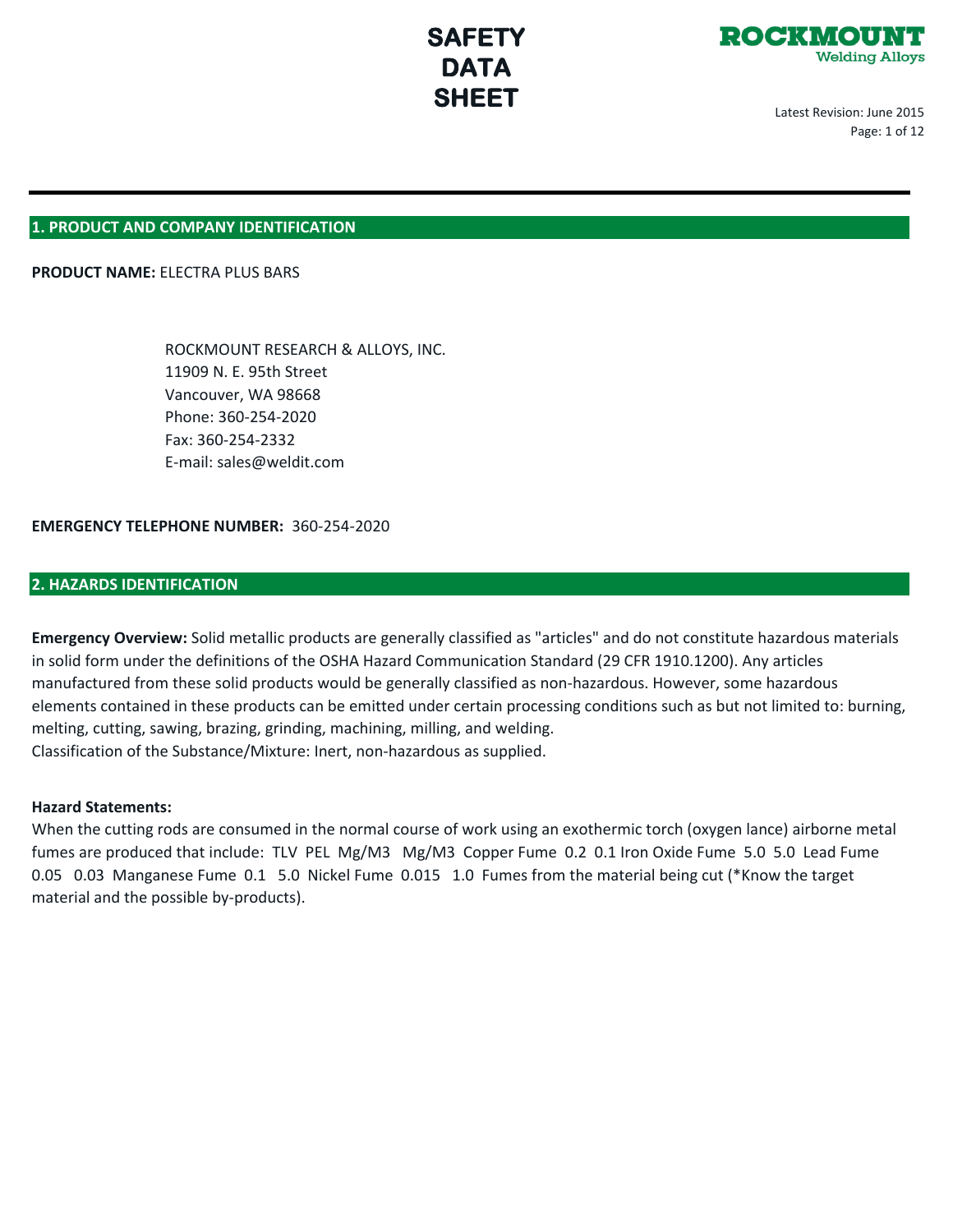



Latest Revision: June 2015 Page: 2 of 12

## **Precautionary Statements:**

BURNING ELECTRA PLUS BARS CAUSES FUMES TO BE RELEASED. MAY BE HARMFUL IF INHALED. MAY IRRITATE THE EYES, SKIN, AND RESPIRATORY TRACT. MOLTEN MATERIAL MAY CAUSE THERMAL BURNS.

 Elevated temperature processing (such as burning and cutting) may release hazardous fumes. Overexposure to metal fumes may cause pulmonary edema (fluid in the lungs) and methemaglobinemia. May also cause pulmonary fibrosis and lung cancer. Lead compounds may be absorbed by ingestion, by inhalation and through the skin. Lead may damage kidney function, the blood forming system and the reproductive system. Inorganic lead compounds can cause developmental damage.

Sparks and fumes from burning metal are produced when operating an exothermic torch. Inhalation of fumes may cause metal-fume fever. Avoid breathing dust/fume/gas/mist/vapors/spray Wear protective gloves/protective clothing/eye protection In case of contact with eyes, rinse immediately with plenty of water and seek medical attention In case of insufficient ventilation, wear suitable respiratory equipment Avoid surrounding combustibles (Burning cutting rod generates sparks)

Sparks, splatter and molten material generated by this process can cause fire, severe property damage, and bodily injury.

Arc rays (UV) and splatter can injure eyes and exposed skin. Always wear proper eye protection with appropriate shade (typically No. 5 or 6) filter.

Coatings and residue may irritate skin and eyes. Wash hands thoroughly with soap and water after handling.

Aggravated Medical Conditions: Allergies, skin disorders, respiratory disorders, central nervous system, pre-existing eye disorders, blood disorders, kidney disorders, liver disorders, nasal cavities, and lungs.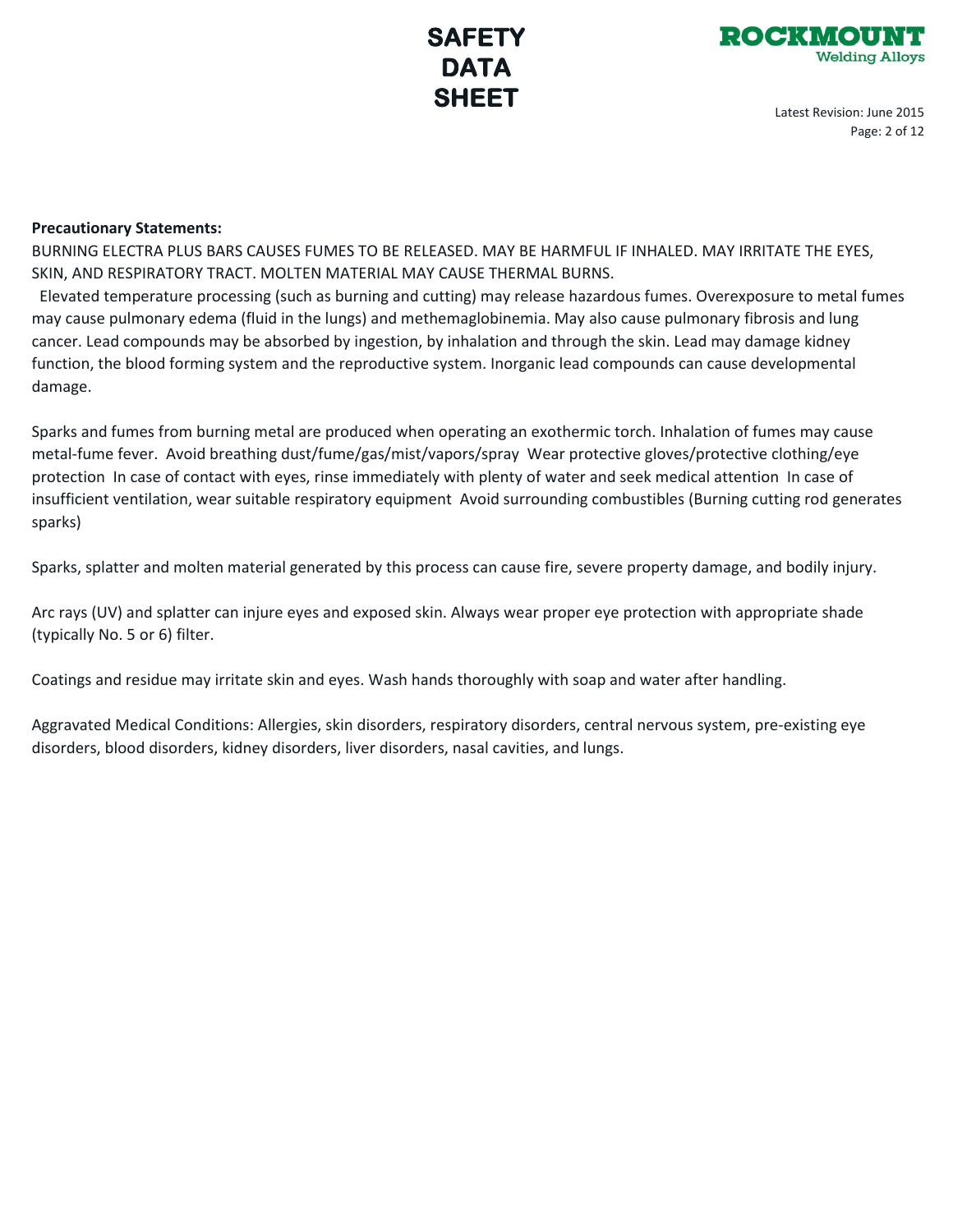

Latest Revision: June 2015 Page: 3 of 12

## **3. COMPOSITION/INFORMATION ON INGREDIENTS**

| <b>Chemical Name</b> | CAS-No    | Weight % |  |
|----------------------|-----------|----------|--|
| Mild Steel           | N/A       | >99.50   |  |
| Copper               | 7440-50-8 | < 0.50   |  |

Mild steel alloys may contain one or more of the following ingredients which are added intentionally or are present as contaminates or residuals in trace or low concentrations:

| <b>Chemical Name</b> | CAS-No     | Weight %      |
|----------------------|------------|---------------|
| Base Metal:          |            |               |
| Iron                 | 7439-89-6  | 97.00 - 99.00 |
| Alloying Elements:   |            |               |
| Nickel               | 7440-02-0  | 0.01-3.75     |
| Chromium             | 7440-47-3  | $0.01 - 2.50$ |
| Manganese            | 7439-96-5  | $0.25 - 1.65$ |
| Molybdenum           | 7439-98-7  | $0.01 - 1.10$ |
| Carbon               | 7440-40-0  | $0.01 - 1.10$ |
| Copper               | 7440-50-8  | $0.01 - 0.50$ |
| Silicon              | 7440-21-3  | $0.01 - 0.5$  |
| Tellurium            | 13494-80-9 | $0.01 - 0.50$ |
| Lead                 | 7439-92-1  | 0.15-0.35     |
| Tin                  | 7440-31-5  | 0.01-0.05     |
| Sulfur dioxide       | 7446-09-5  | 0.001-0.35    |
| Vanadium pentoxide   | 1314-62-1  | $0.01 - 0.25$ |
| Bismuth              | 7440-69-9  | $0.01 - 0.10$ |
| Aluminum             | 7429-90-5  | $0.01 - 0.1$  |
| Phosphorus           | 7723-14-0  | 0.01-0.04     |

Iron alloys may be comprised of all or variations of the materials shown here.

**Important:** This section covers the materials of which the products manufactured. The fumes and gases produced during normal use of this product are covered in section 10. The term "Hazardous" in "Hazardous Material" should be interpreted as a term required and defined in OSHA Hazard Communication Standard 29CFR 1910-1200 and it does not necessarily imply the existence of hazard. The chemicals or compounds reportable by Section 313 of SARA are marked by the symbol #.

## **4. FIRST AID MEASURES**

Notes to Physician: May cause sensitization in susceptible persons. Treat symptomatically.

Emergency and first aid procedures: After inhalation of fumes: Supply fresh air and be sure to call a doctor. Remove patient from exposure, keep warm and at rest. In case of unconsciousness, place patient stably in the recovery position for transportation.

After skin contact: Dusts or particulates may cause mechanical irritation due to abrasion. (Coated steel may cause skin irritation in sensitive individuals) Some components in this product are capable of causing an allergic reaction, possibly resulting in burning, itching and skin eruptions. Contact with heated material may cause thermal burns. Wash skin with soap and water. In the case of burns, skin irritation or allergic reactions see a physician.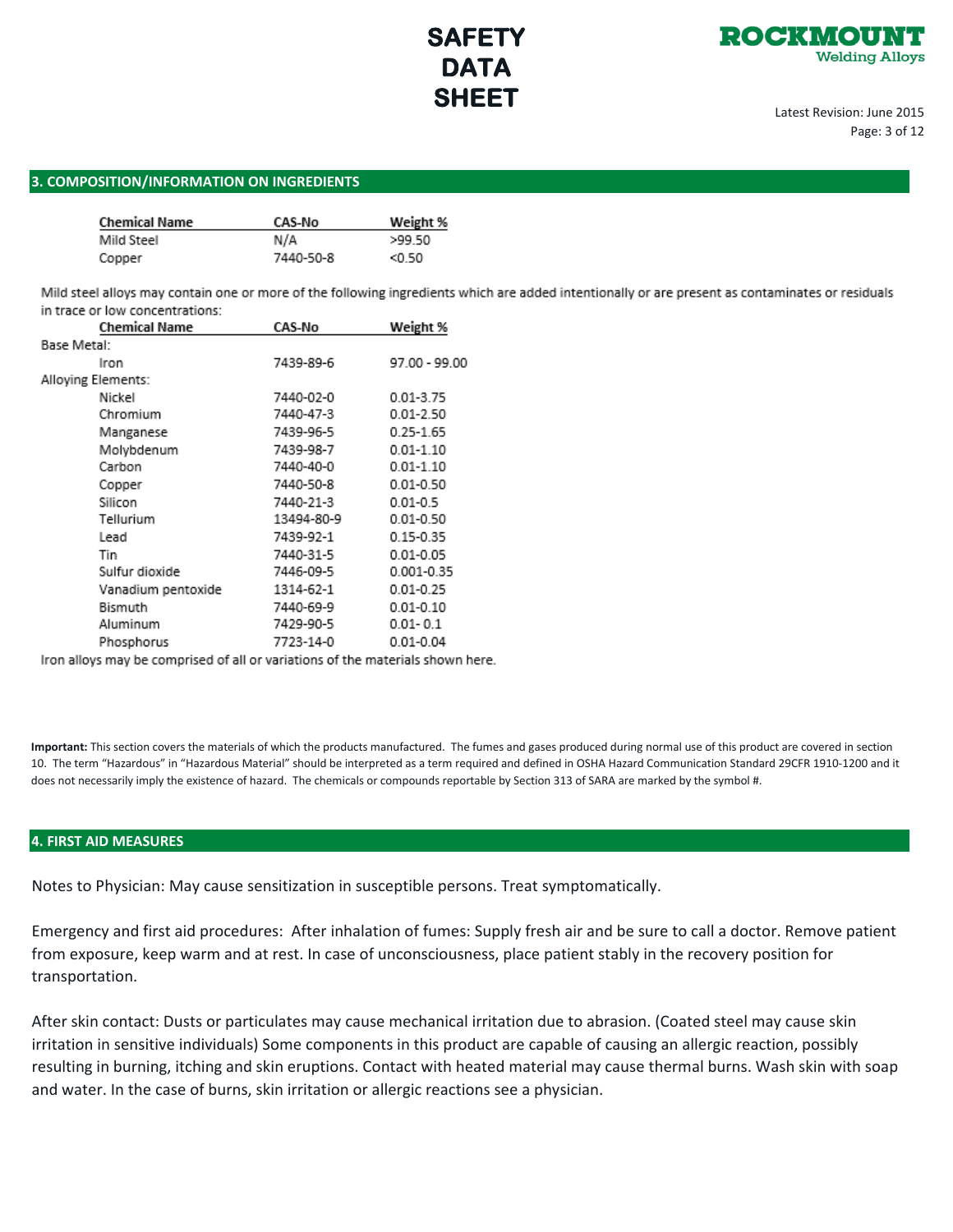



Latest Revision: June 2015 Page: 4 of 12

After eye contact: Immediately flush with plenty of water. After initial flushing, remove any contact lenses and continue flushing for at least 15 minutes. Keep eye wide open while rinsing. Consult a physician.

Ingestion - Not considered an ingestion hazard. However, if excessive amounts of dust or particulates are swallowed, treat symptomatically and supportively. Get medical attention. Do not induce vomiting. Immediately call for medical help. Provided patient is conscious, rinse out mouth with water then give patient 200-300 ml of water to drink. Never give anything by mouth to an unconscious person.

Most important symptoms and effects, both acute and delayed: May cause eye irritation Skin contact may cause irritation May cause irritation to the respiratory system

## **5. FIRE FIGHTING MEASURES**

This product does not present fire or explosion hazards as shipped.

Suitable Extinguishing Media: For molten metal, use dry powder or sand. Unsuitable Extinguishing Media: DO NOT use water for fires involving molten metal. Do not use Carbon Dioxide (CO2). Firefighters should not enter confined spaces without wearing NIOSH/MSHA approved positive pressure breathing apparatus (SCBA) with full face mask and full protective equipment.

Thermal decomposition can lead to release of irritating gases and vapors. In the event of fire and/or explosion do not breathe fumes. May cause sensitization by inhalation and skin contact.

**6. ACCIDENTAL RELEASE MEASURES**

Personal Precautions, Protective Equipment and Emergency Procedures: N/A

Environmental Precautions: Some grades of steel may contain reportable quantities of alloying elements. See Section 15 for additional information. Do not allow to enter drains, sewers or watercourses.

Methods and Material for Containment and Cleanup: Waste Disposal Methods - Dispose used or unused product in accordance with applicable Federal, State, and Local regulations. Please recycle

Reference to Other Sections: Personal Protection: See Section 8.

## **7. HANDLING AND STORAGE**

Storage Temperatures: Stable under normal temperatures and pressures.

Precautions to be taken in Handling and Storing: Keep material dry. Keep in package until ready to use. Avoid contact with sharp edges or heated material. Do not touch face or eyes after handling. Wash hands thoroughly with soap and water.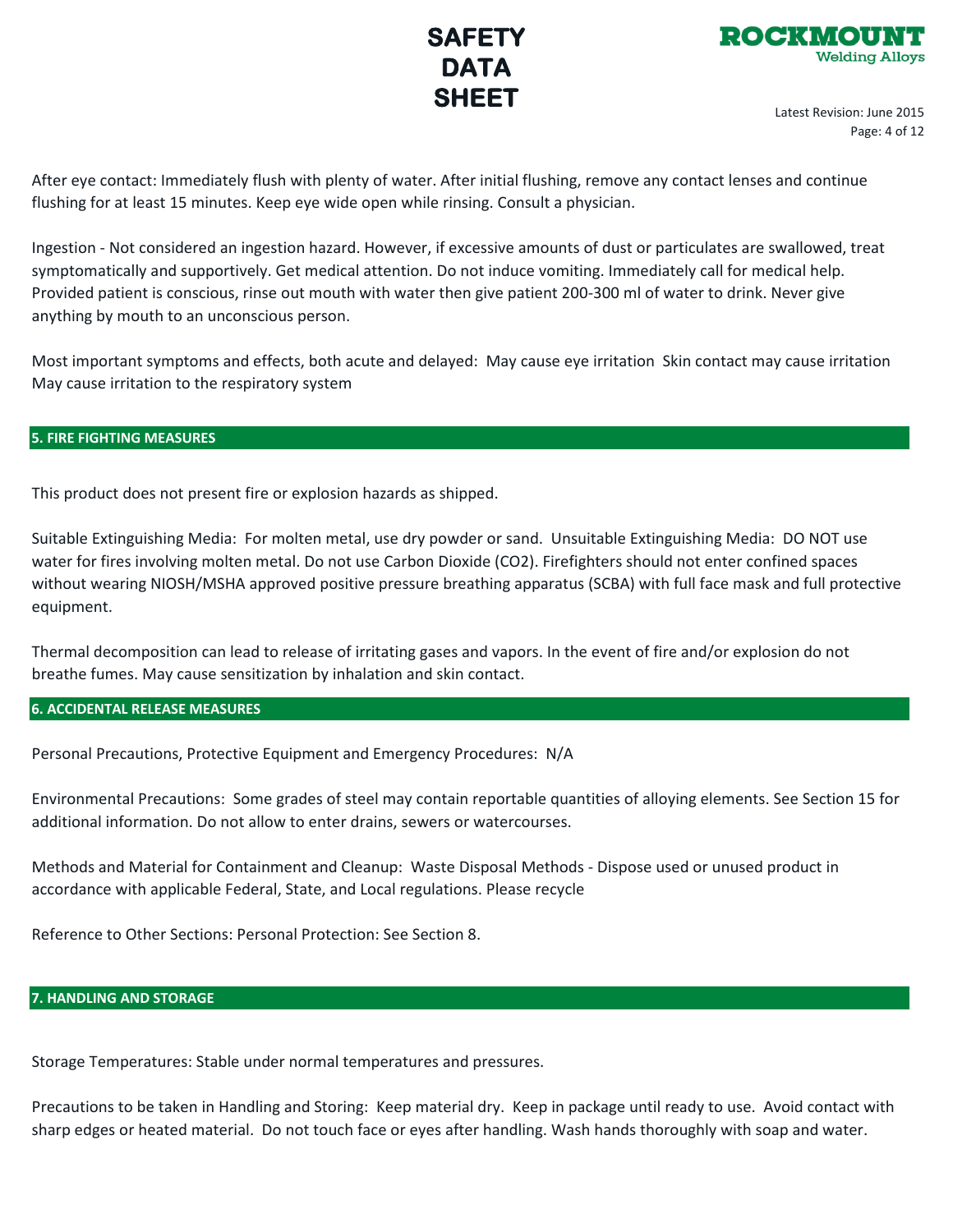



Latest Revision: June 2015 Page: 5 of 12

## **8. EXPOSURE CONTROL/PERSONAL PROTECTION**

Operations with potential for generating high concentrations of airborne particulates or fumes should be evaluated and controlled as necessary. Exercise caution when cutting in windy environment. Operators must be trained to avoid electrical shock and UV ray exposure.

Eye Protection: When cutting use safety glasses or protective face shield with #5 or #6 cutting lens. Dust resistant safety goggles are recommended under circumstances where particles could cause mechanical injury.

## Skin:

Appropriate protective gloves (leather welding gloves) and protective clothing (suitable for cutting and welding) and protective shoes (leather, steel toed) should be worn as necessary. Good personal hygiene practices should be followed including cleansing exposed skin several times daily with soap and water and laundering or dry cleaning soiled work clothing.

Full face protection, head and neck protection may be necessary based upon environmental conditions and the tendency of the material being cut to spall, spark and spray.

Respiratory Protection: Use only in well ventilated areas. Provide adequate exhaust to assure clean air within the breathing zone. Keep head out of fumes. When cutting materials whose oxides are potentially toxic, use special breathing apparatus.

NIOSH/MSHA approved dust/fume/mist respirator should be used to avoid excessive exposure when burning or cutting and should be used when engineering controls are insufficient to lower welding fumes below the TLV. See Section 2 for component material information exposure limits. If such concentrations are sufficiently high that this respirator is inadequate, or high enough to cause oxygen deficiency, use a positive pressure self-contained breathing apparatus (SCBA). Follow all applicable respirator use, fitting, and training standards and regulations.

Ventilation: Provide general and/or local exhaust ventilation to control airborne levels of dust or fumes below exposure limits.

Exposure Guidelines: No permissible exposure limits (PEL) or threshold limit values (TLV) exist for steel. See Section 2 for component materials. Various grades of steel will contain different combinations of these elements. Trace elements may also be present in minute amounts.

Welding fumes have been associated with adverse health effects. Contains components that may cause cancer or reproductive effects. The following components are listed by NTP, OSHA, or IARC as carcinogens: Nickel, chromium (hexavalent), cobalt, lead, cadmium, antimony (trioxide), arsenic, and beryllium. See Section 11, for additional, specific information on effects noted above.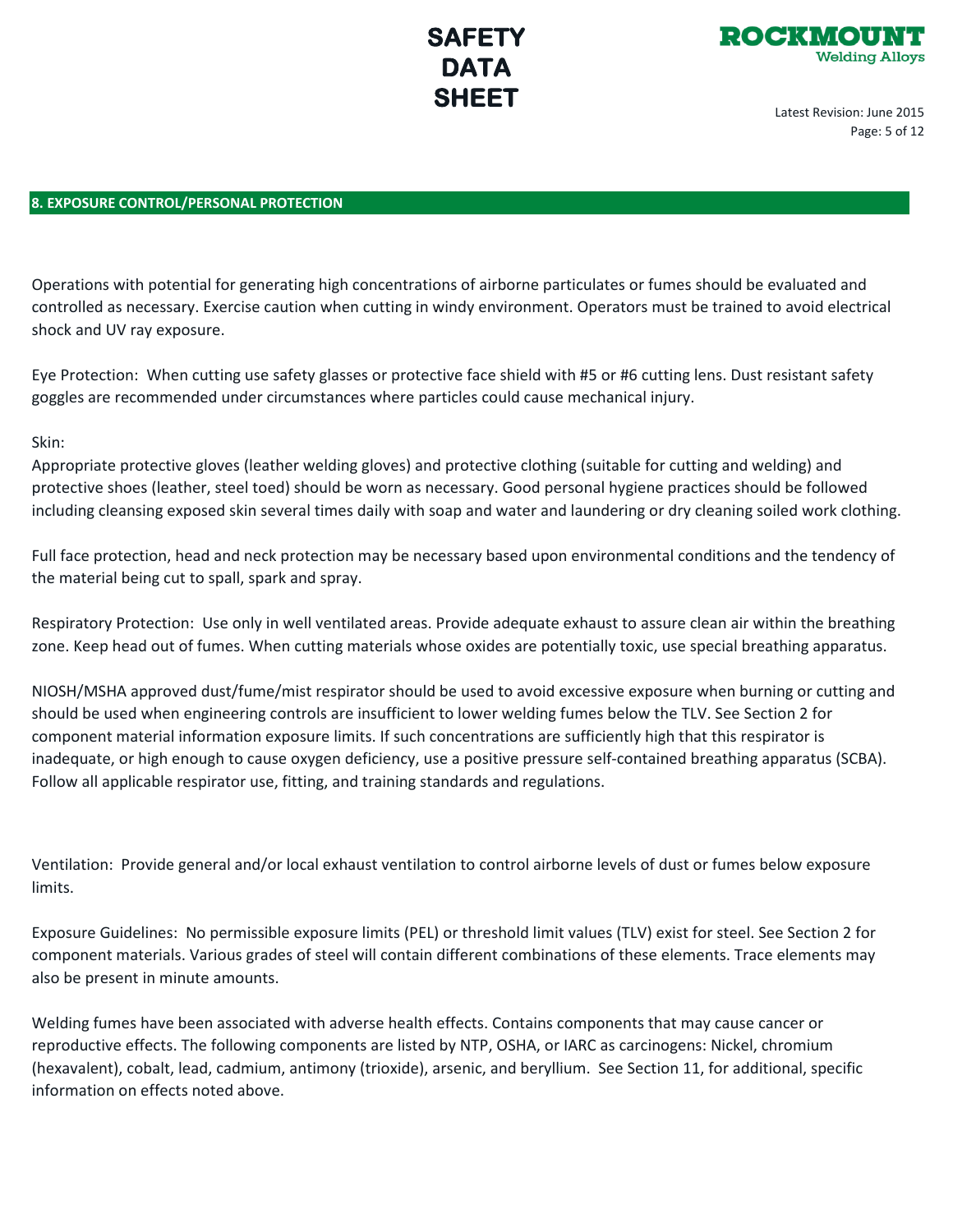

Latest Revision: June 2015 Page: 6 of 12

## **9. PHYSICAL AND CHEMICAL PROPERTIES**

Appearance: Metal tube with metal wires inside Color: Copper Boiling Point: Not applicable Melting Point: Approximately 2800F pH: Not applicable Specific Gravity (at 15.6C): Not applicable Density (at 15.6C): Not applicable Vapor Pressure: Not applicable Vapor Density (air = 1): Not applicable % Volatile, by Volume: Not applicable Solubility in Water: Insoluble. Evaporation Rate (Butyl Acetate = 1): Not applicable Other Physical and Chemical Data: None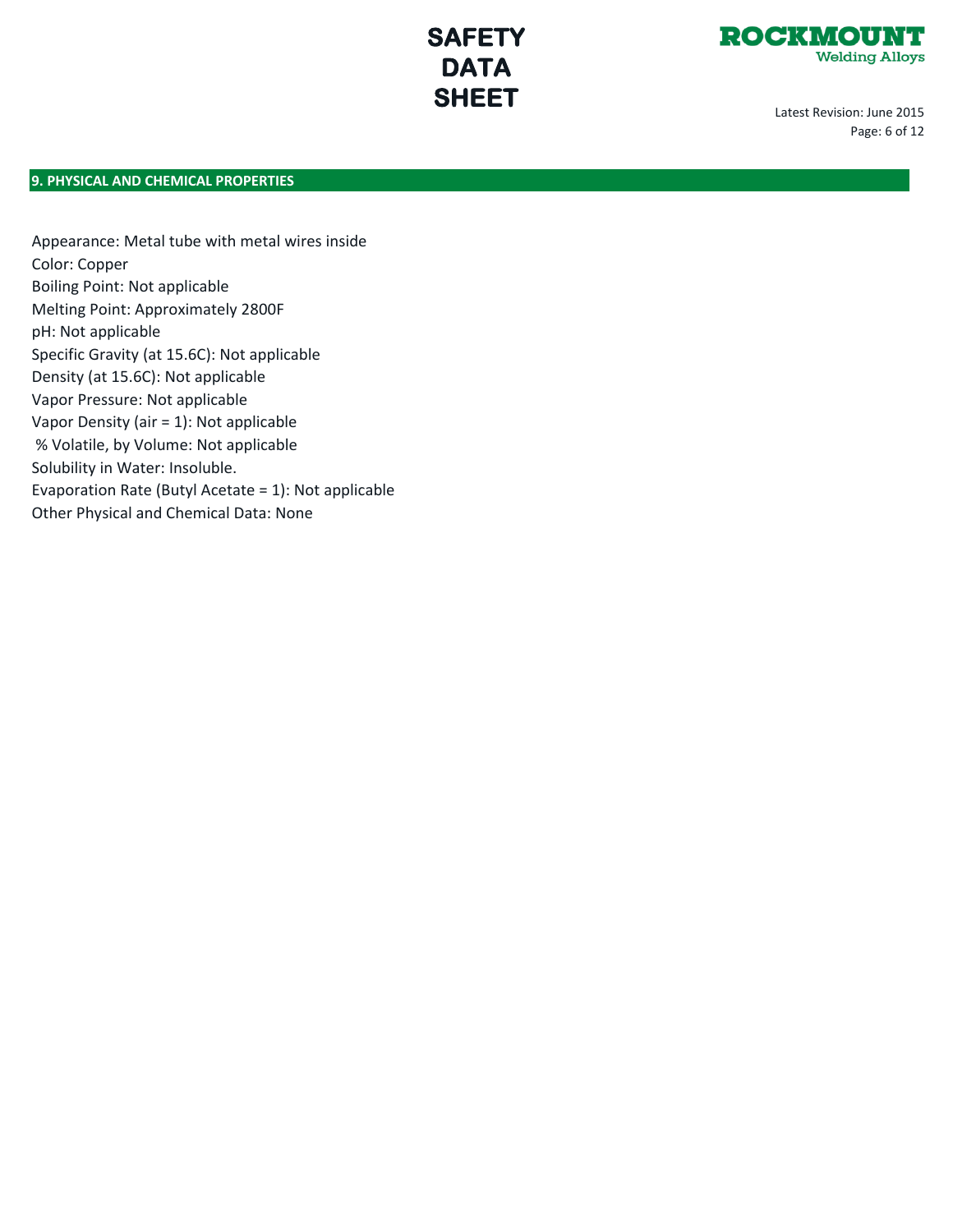

Latest Revision: June 2015 Page: 7 of 12

## **10. STABILITY AND REACTIVITY**

Stability: Stable material

Conditions to Avoid: None

Materials to Avoid: Combustibles (sparks are generated when rod is burning). Reacts with strong acids to form hydrogen gas. Do not store near strong oxidizers.

Hazardous Decomposition Products: Fumes generated during burning/cutting may contain a variety of hazardous components. Know the target material. Molten metal will burn skin. Smoke will irritate eyes. Bright light emitted by flame can damage eyes. UV and heat emitted by flame can damage skin. Refer to ANSI Z49.1

## **11. TOXICOLOGICAL INFORMATION**

Effects of acute exposure to material: Products of combustion include fumes and gases containing iron oxide and copper oxide as well as oxides of the material being cut. Fumes can aggravate asthma or bronchial conditions. Arc rays can burn eyes and skin. Cutting flame produces intense heat and can burn skin and ignite clothing.

The primary component of this product is iron. Long-term exposure to iron dusts or fumes can result in a condition called Siderosis which is considered to be a benign pneumoconiosis. Symptoms may include chronic bronchitis, emphysema, and shortness of breath upon exertion. Penetration of iron particles in the skin or eye may cause an exogenous or ocular Siderosis which may be characterized by a red-brown pigmentation of the affected area. Ingestion overexposures to iron may affect the gastrointestinal, nervous, and hematopoietic system and the liver. Iron and steel founding, but not iron or iron oxide, has been listed as potentially carcinogenic by IARC.

When this product is used for cutting, fumes are generated. Cutting/welding fumes may be different in composition from the original cutting/welding product, with the chief component being ordinary oxides of the metal being welded. Chronic health effects (including cancer) have been associated with the fumes and dusts of individual component metals (see above), and welding fumes as a general category have been listed by IARC as a carcinogen (Group 2B). There is also limited evidence that welding fumes may cause adverse reproductive and fetal effects. Evidence is stronger where welding materials contain known reproductive toxins, e.g., lead which may be present in the coating material of this product.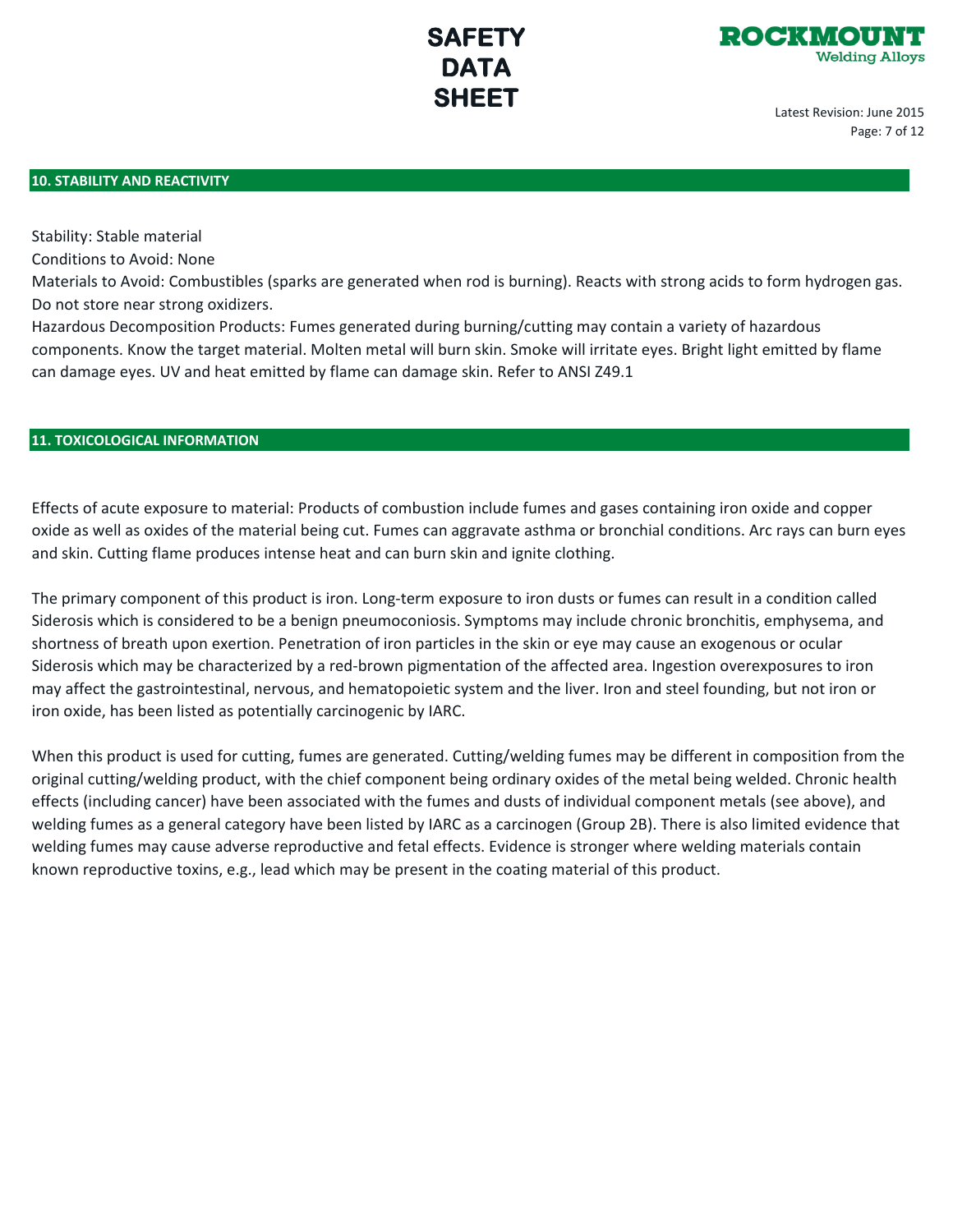

Latest Revision: June 2015 Page: 8 of 12

Breathing fumes or dusts of this product may result in metal fume fever, which is an illness produced by inhaling metal oxides. These oxides are produced by heating various metals including cadmium, zinc, magnesium, copper, antimony, nickel, cobalt, manganese, tin, lead, beryllium, silver, chromium, aluminum, selenium, iron, and arsenic. The most common agents involved are zinc and copper.

This product may contain small amounts of manganese. Prolonged exposure to manganese dusts or fumes is associated with "manganism", a Parkinson-like syndrome characterized by a variety of neurological symptoms including muscle spasms, gait disturbances, tremors, and psychoses.

This product may contain small amounts of cadmium. Primary target organs for cadmium overexposure are the lung and the kidney. Because of its cumulative nature, chronic cadmium poisoning can cause serious disease which takes many years to develop and may continue to progress despite cessation of exposure. Progression of the disease may not reflect current exposure conditions. It is also capable of causing a painful osteomalacia called "Itai-Itai" in postmenopausal women, and has caused developmental effects and/or reproductive effects in male and female animals. Cadmium is a listed carcinogen by NTP, OSHA and IARC (Group 1).

This product may contain small amounts of chromium. Prolonged and repeated overexposure to chromium dusts or fumes may cause skin ulcers, nasal irritation and ulceration, kidney damage and cancer of the respiratory system. Chromium is skin sensitizer. Cancer is generally attributed to the hexavalent (+6) form of chromium which is listed as a carcinogen by NTP and IARC (Group 1).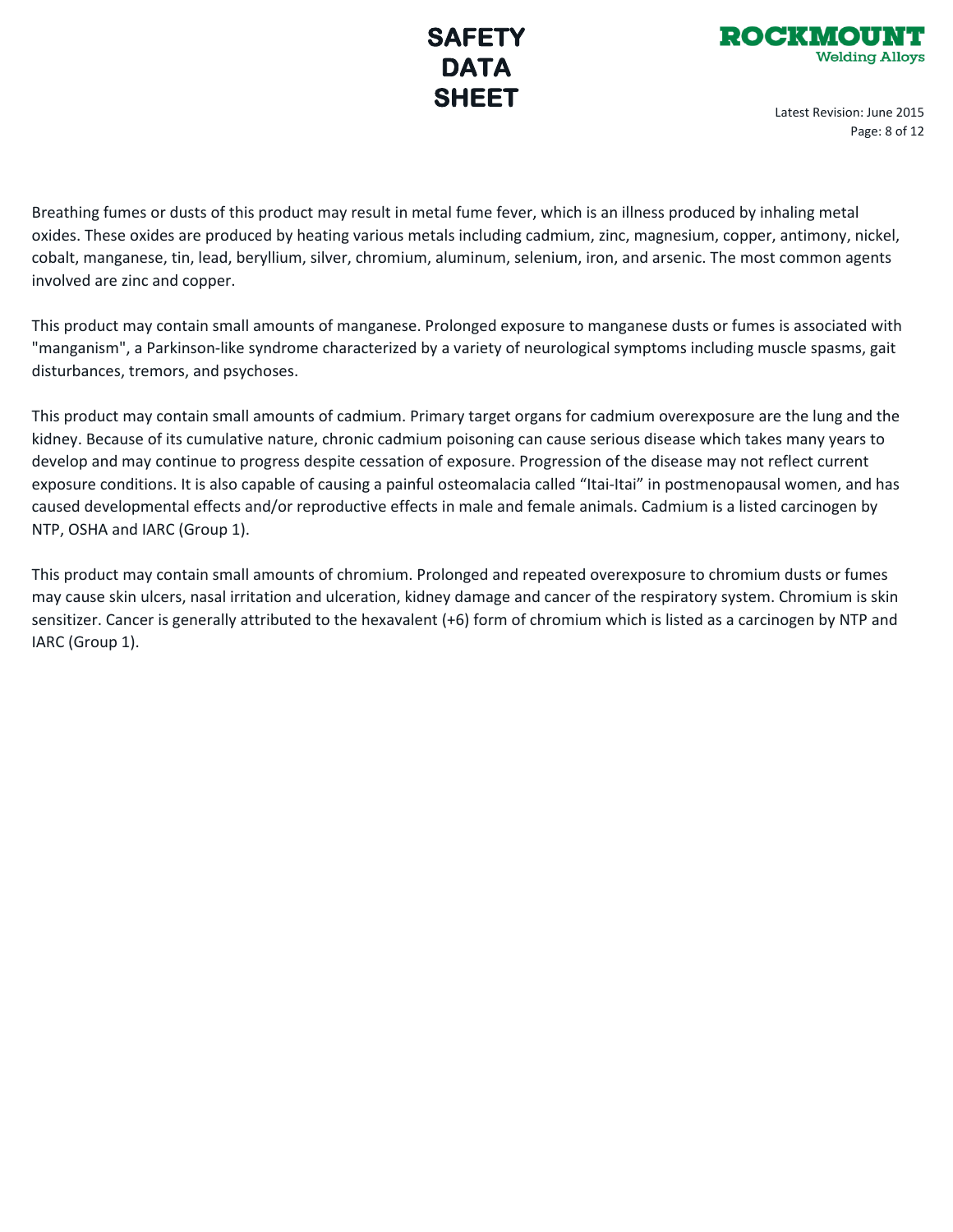

Latest Revision: June 2015 Page: 9 of 12

This product may contain small amounts of nickel. Prolonged and repeated contact with nickel may cause sensitization dermatitis. Inhalation of nickel compounds has caused lung damage as well as sinus, nasal and lung cancer in laboratory animals. Nickel is a listed carcinogen by NTP and IARC (Group 1).

This product may contain small amounts of vanadium. Adverse effects from dermal, inhalation or parenteral exposure to various vanadium compounds have been reported. The major target for vanadium pentoxide toxicity is the respiratory tract. Fumes or dust can cause severe eye and respiratory irritation, and systemic effects. Chronic bronchitis, green tongue, conjunctivitis, pharyngitis, rhinitis, rales, chronic productive cough, and tightness of the chest have been reported following overexposure. Allergic reactions resulting from skin and inhalation exposures have also been reported. A statistical association between vanadium air levels and lung cancer has been suggested, but vanadium currently is not regarded as a human carcinogen.

This product may contain small amounts of lead. Lead can accumulate in the body. Consequently, exposure to fumes or dust may produce signs of polyneuritis, diminished vision and peripheral neuropathy, such as tingling and loss of feeling in fingers, arms and legs. Lead is a known reproductive and developmental toxin. It is also associated with central nervous system disorders, anemia, and kidney dysfunction and neurobehavioral abnormalities. The brain is a major target organ for lead exposure. Elemental lead is listed as an IARC 2B carcinogen.

The product may contain small amounts of copper. Copper dust and fumes can irritate the eyes, nose and throat causing coughing, wheezing, nosebleeds, ulcers and metal fume fever. Other effects from repeated inhalation of copper fumes include a metallic or sweet taste, and discoloration of skin, teeth or hair. Copper also may cause an allergic skin reaction. Overexposure to copper can affect the liver.

## **12. ECOLOGICAL INFORMATION**

Aquatic Eco-toxicological Data: No specific information available on this product. Environmental Fate Data: No specific information available on this product.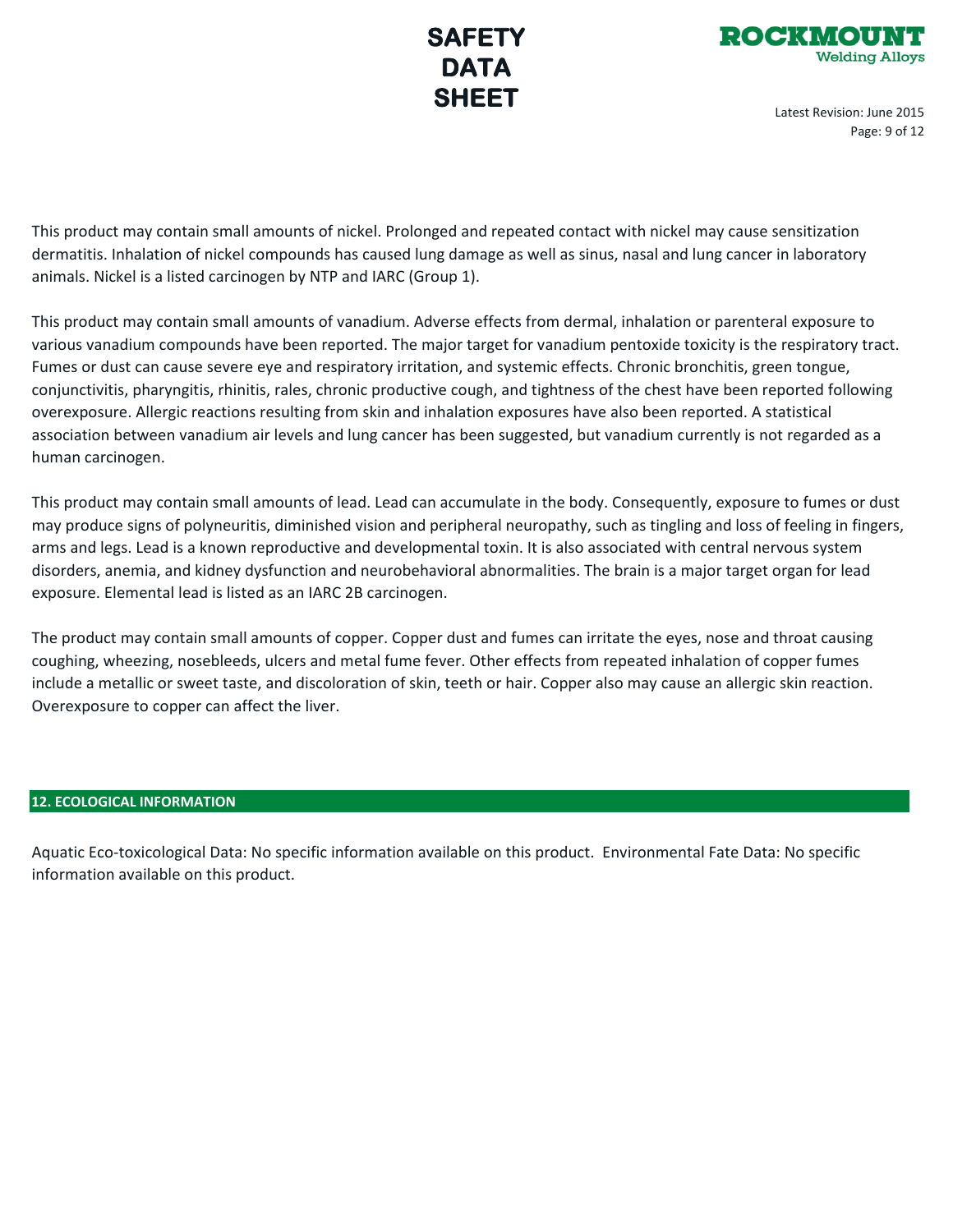

Latest Revision: June 2015 Page: 10 of 12

## **13. DISPOSAL CONSIDERATIONS**

Recovery and reuse, rather than disposal, should be the ultimate goal of handling efforts. Dispose in accordance with federal, state, and local health and environmental regulations. Prevent materials from entering drains, sewers, or waterways.

## **14. TRANSPORT INFORMATION**

DOT Proper Shipping Name: Not regulated DOT Hazard Classification: Not regulated UN/NA Number: Not applicable DOT Packing Group: Not applicable Labeling Requirements: Not applicable Placards: Not applicable DOT Hazardous Substance: Not applicable DOT Marine Pollutant: Not applicable

## **15. REGULATORY INFORMATION**

Safety, health and environmental regulations/legislation specific for the substance or mixture: United States 29 CFR 1910.1200(g), 'Safety data sheets'; EC Regulation (EC) No. 1907/2006., Regulation (EC) No. 1272/2008 (CLP), Directive 67/548/EEC & Directive 1999/45/EC.

This product is not hazardous under the criteria of the Federal OSHA Hazard Communication Standard 29 CFR 1910.1200. However, dusts and fumes from this product may be hazardous. This product is not hazardous under the criteria of the Federal OSHA Hazard Communication Standard 29 CFR 1910.1200. However, dusts and fumes from this product may be combustible or hazardous and require protection to comply with applicable Federal, state and local laws and regulations.

CALIFORNIA PROPOSITION 65: This product contains chemicals (antimony [oxide], arsenic, beryllium, chromium [hexavalent], cobalt, cadmium, lead, nickel) known to the State of California to cause cancer and chemicals (cadmium, lead) known to the State of California to cause birth defects or other reproductive harm.

Regulatory Lists: Some components of this product may be specifically listed by individual states; other product-specific health and safety data in other sections of the MSDS may also be applicable for state requirements. For details on your regulatory requirements, you should contact the appropriate agency in your state.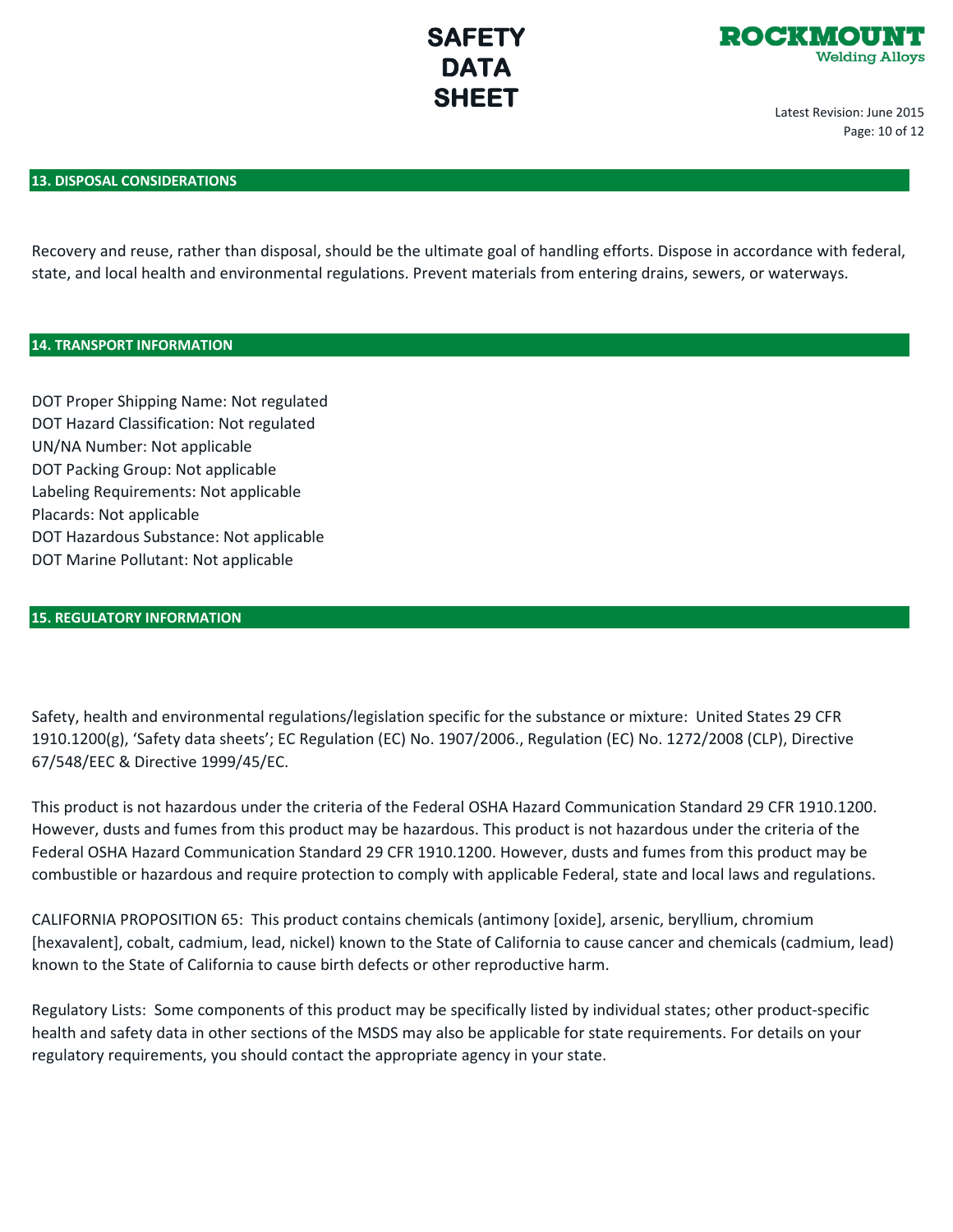



Latest Revision: June 2015 Page: 11 of 12

Toxic Substances Control Act (TSCA): Components of this product are listed on the TSCA Inventory.

Comprehensive Environmental Response, Compensation and Liability Act (CERCLA): Steel is not reportable, however, it contains hazardous substances that may be reportable if released in pieces with diameters less than or equal to 0.004 inches (RQ marked with a "\*").

| Chemical Name                      | <b>Reportable Quantity (in Ib.)</b>                                                                                                                                                                                                                                                                                                     |
|------------------------------------|-----------------------------------------------------------------------------------------------------------------------------------------------------------------------------------------------------------------------------------------------------------------------------------------------------------------------------------------|
| Antimony                           | 5000*                                                                                                                                                                                                                                                                                                                                   |
| Arsenic                            | $1^*$                                                                                                                                                                                                                                                                                                                                   |
| Bervilium                          | $10*$                                                                                                                                                                                                                                                                                                                                   |
| Cadmium                            | $10*$                                                                                                                                                                                                                                                                                                                                   |
| Chromium                           | 5000*                                                                                                                                                                                                                                                                                                                                   |
| Copper                             | 5000*                                                                                                                                                                                                                                                                                                                                   |
| Lead                               | $10^*$                                                                                                                                                                                                                                                                                                                                  |
| Nickel                             | $100*$                                                                                                                                                                                                                                                                                                                                  |
| Phosphorus                         | 1                                                                                                                                                                                                                                                                                                                                       |
| Selenium                           | $100*$                                                                                                                                                                                                                                                                                                                                  |
| Zinc                               | 1000*                                                                                                                                                                                                                                                                                                                                   |
| SECTION 311/312 HAZARD CATEGORIES: | Superfund Amendments and Reauthorization Act of 1986 (SARA), Title III<br>Immediate Health Effect, Delayed Health Effect<br>This product contains the following EPCRA Section 313 chemicals subject to the reporting requirements of section 313 of the Emergency Planning<br>and Community Right - To - Know Act of 1986 (40 CFR 372): |

## Section 15: Regulatory Information (continued)

| SECTION 313 REPORTABLE INGREDIENTS: |               |            |               |                         |  |  |  |
|-------------------------------------|---------------|------------|---------------|-------------------------|--|--|--|
|                                     |               |            | Concentration |                         |  |  |  |
|                                     | Chemical Name | CAS Number | (% by weight) | Reportable              |  |  |  |
|                                     | Aluminum      | 7429-90-5  | < 0.01        | No - Less than 1%       |  |  |  |
|                                     | Antimony      | 7440-36-0  | <0.9          | No - Less than 1%       |  |  |  |
|                                     | Arsenic       | 7440-38-2  | 0.09          | No - Less than 0.1%     |  |  |  |
|                                     | Beryllium     | 7440-43-9  | 0.09          | No - Less than 0.1%     |  |  |  |
|                                     | Cadmium       | 7440-43-9  | < 0.09        | No - Less than 0.1%     |  |  |  |
|                                     | Chromium      | 7440-47-3  | $0.01 - 1.0$  | Yes – greater than 0.1% |  |  |  |
|                                     | Cobalt        | 7440-48-4  | < 0.09        | No - Less than 0.1%     |  |  |  |
|                                     | Copper        | 7440-50-8  | $0.9$         | No – Less than 1%       |  |  |  |
|                                     | Lead          | 7439-92-1  | < 0.05        | No - Less than 0.1%     |  |  |  |
|                                     | Manganese     | 7439-96-5  | $0.2 - 2$     | Yes – Greater than 1%   |  |  |  |
|                                     | Nickel        | 7440-02-0  | < 1.0         | Yes – Greater than 0.1% |  |  |  |
|                                     | Phosphorus    | 7723-14-0  | < 0.9         | No – Less than 1%       |  |  |  |
|                                     | Selenium      | 7782-49-2  | < 0.9         | No – Less than 1%       |  |  |  |
|                                     | Vanadium      | 7440-62-2  | < 0.9         | No – Less than 1%       |  |  |  |
|                                     | Zinc          | 7440-66-6  | $0 - 0.10$    | No – Less than 1%       |  |  |  |
|                                     |               |            |               |                         |  |  |  |

Concentrations based on analytical data of typical products.